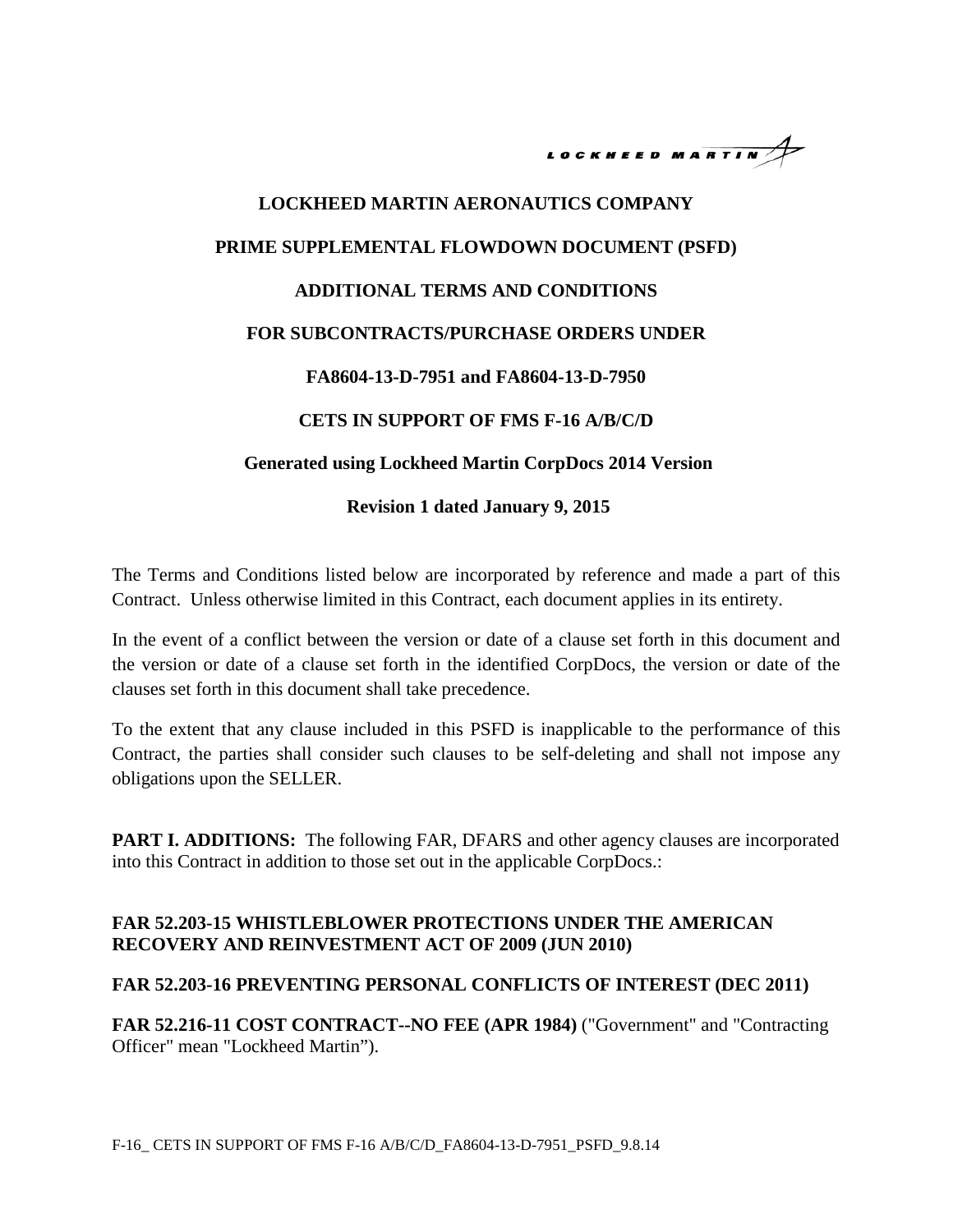

# **FAR 52.217-2 CANCELLATION UNDER MULTI-YEAR CONTRACTS (OCT 1997)**

**(**"Contracting Officer" and "Government" means "Lockheed Martin." In paragraph (e) "1 year" is changed to "six months").

# **FAR 52.225-3 BUY AMERICAN ACT –FREE TRADE AGREEMENTS – ISRAELI TRADE ACT (MAY 2012)**

**FAR 52.227-21 TECHNICAL DATA DECLARATION, REVISION, AND WITHHOLDING OF PAYMENT--MAJOR SYSTEMS (DEC 2007) (**"Contracting Officer" means "Lockheed Martin." "Government" means "Lockheed Martin" in paragraph (b)(2) and "Lockheed Martin or Government" in paragraph (d)).

**FAR 52.228-3 WORKERS' COMPENSATION INSURANCE (DEFENSE BASE ACT) (APR 1984)** (Applies if Seller will perform work subject to the Defense Base Act 42 U.S.C. 1651 et seq.).

**FAR 52.232-7 PAYMENTS UNDER TIME-AND-MATERIALS AND LABOR-HOUR CONTRACTS (AUG 2012) (**"Government" and "Contracting Officer" mean "Lockheed Martin." The third sentence of paragraph (a)(8) is deleted. In paragraph (f) "one year" is changed to "six months," and in paragraph (g)(2) "6 years" is changed to "five years." Paragraphs (c) and (i) are deleted. The reference to the Allowable Cost and Payment clause in paragraph (b)(4) means FAR 52.216-7 which is incorporated into this contract by reference; Applies to Labor-Hour subcontracts only).

**FAR 52.232-17 INTEREST (OCT 2010) (**"Government" means "Lockheed Martin.")

# **FAR 52.243-2 CHANGES –COST-REIMBURSEMENT –ALTERNATE I**, **(APR 1984)**

**FAR 52.245-9 USE AND CHARGES (APR 2012)**, (Communications with the Government under this clause will be made through Lockheed Martin).

# **DFARS 252.203-7002 REQUIREMENT TO INFORM EMPLOYEES OF WHISTLEBLOWER RIGHTS (JAN 2009)**

**DFARS 252.211-7007 REPORTING OF GOVERNMENT-FURNISHED PROPERTY (AUG 2012) (**Applies if Seller will be in possession of Government property for the performance of this contract).

**DFARS 252.225-7012 PREFERENCE FOR CERTAIN DOMESTIC COMMODITIES (JUN 2012) (**Applies if Seller is furnishing any of the items covered by this clause).